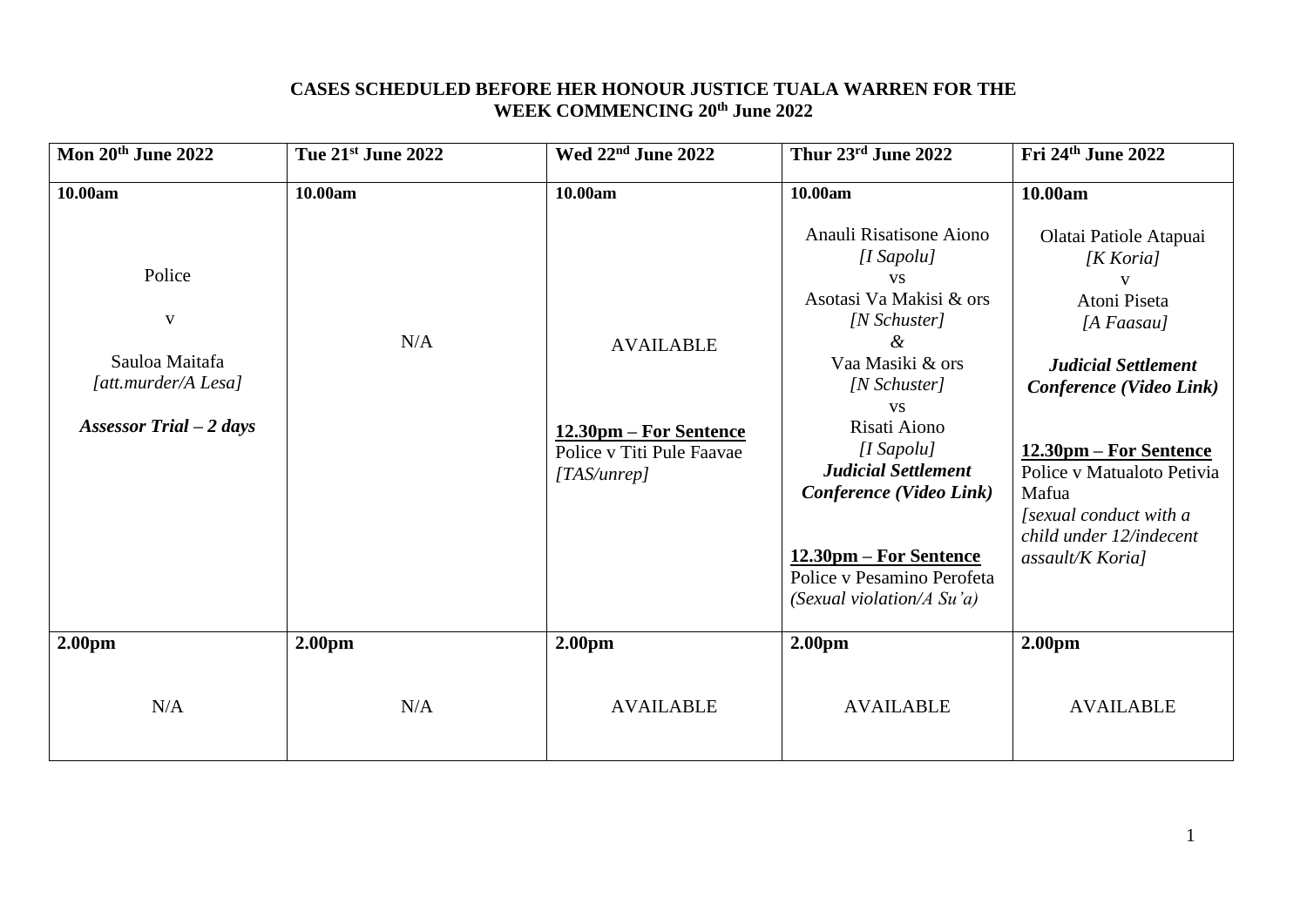## **CASES SCHEDULED BEFORE HER HONOUR JUSTICE TUALA WARREN FOR THE WEEK COMMENCING 27 th June 2022**

| Mon 27th June 2022                                                                                                            | Tue 28th June 2022 | Wed 29th June 2022 | Thur 30th June 2022 | Fri 01st July 2022                                                                                                                                         |
|-------------------------------------------------------------------------------------------------------------------------------|--------------------|--------------------|---------------------|------------------------------------------------------------------------------------------------------------------------------------------------------------|
| 10.00am                                                                                                                       | 10.00am            | 10.00am            | 10.00am             | 10.00am                                                                                                                                                    |
| Police<br>$\mathbf{V}$<br>Alo Tavita Faimea<br>[sexual conduct with a child<br>under 12/F Tufuga]<br>Assessor Trial $-2$ days | N/A                | <b>AVAILABLE</b>   | <b>AVAILABLE</b>    | <b>Public Trustee</b><br>[D Roma]<br>$\mathbf{V}$<br>Taaletupa Vaega Fatialofa<br>& Aipunou Vaega<br>[K Koria]<br><b>Judicial Settlement</b><br>Conference |
| 2.00 <sub>pm</sub>                                                                                                            | 2.00 <sub>pm</sub> | 2.00 <sub>pm</sub> | 2.00pm              | 2.00 <sub>pm</sub>                                                                                                                                         |
| N/A                                                                                                                           | N/A                | <b>AVAILABLE</b>   | <b>AVAILABLE</b>    | N/A                                                                                                                                                        |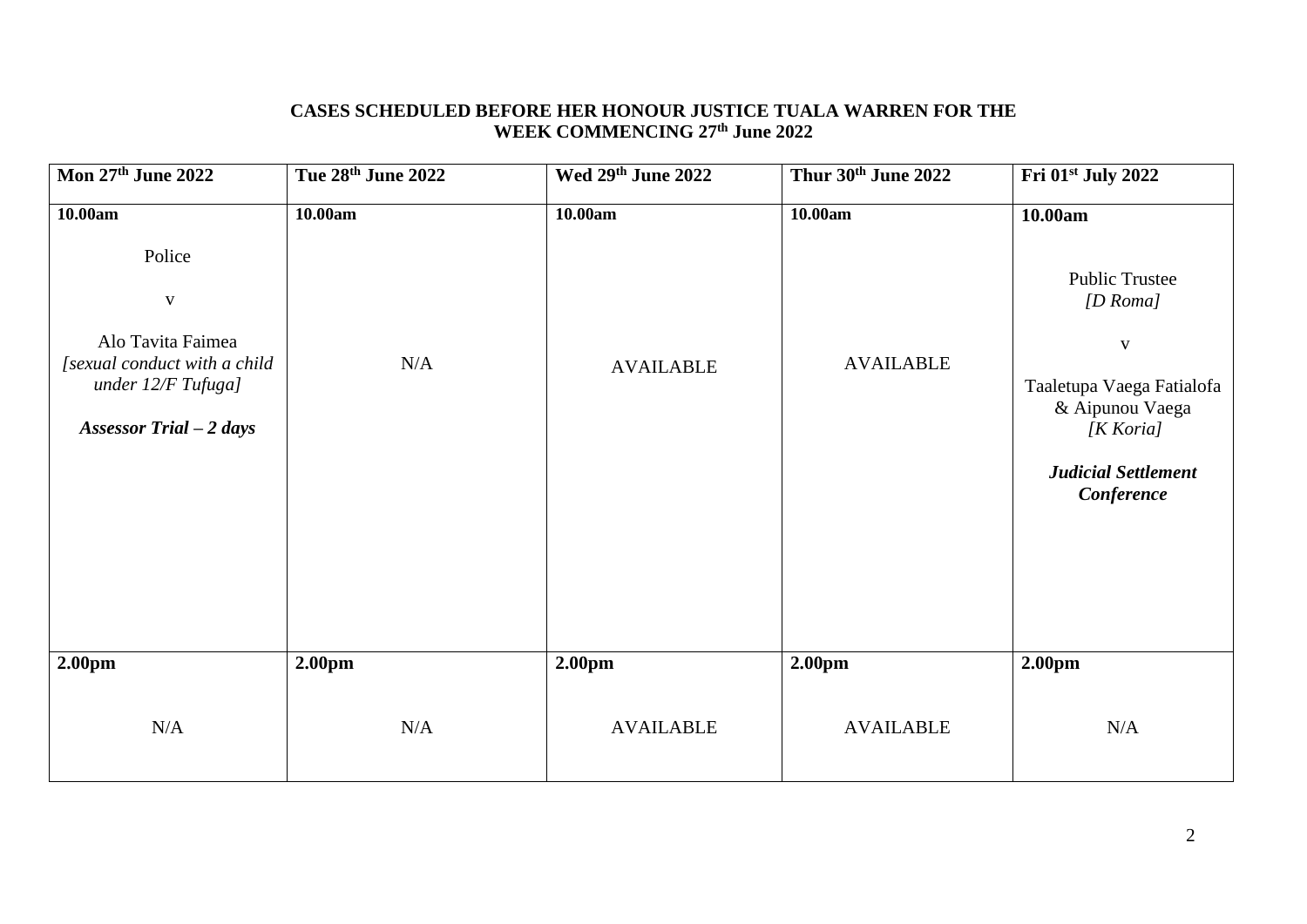### **CASES SCHEDULED BEFORE HER HONOUR JUSTICE TUALA WARREN FOR THE WEEK COMMENCING 04th July 2022**

| Mon 04th July 2022          | Tue 05th July 2022          | Wed 06th July 2022          | Thur 07th July 2022                                                            | Fri 08th July 2022          |
|-----------------------------|-----------------------------|-----------------------------|--------------------------------------------------------------------------------|-----------------------------|
| 10.00am<br><b>AVAILABLE</b> | 10.00am<br><b>AVAILABLE</b> | 10.00am<br><b>AVAILABLE</b> | 10.00am<br><b>AVAILABLE</b>                                                    | 10.00am<br><b>AVAILABLE</b> |
|                             |                             |                             | 12.30pm - For Sentence<br>Police v Aniseko Metini<br>Taofinuu<br>[NDCD/D Roma] |                             |
| 2.00pm                      | 2.00pm                      | 2.00pm                      | 2.00pm                                                                         | 2.00 <sub>pm</sub>          |
| <b>AVAILABLE</b>            | <b>AVAILABLE</b>            | <b>AVAILABLE</b>            | <b>AVAILABLE</b>                                                               | <b>AVAILABLE</b>            |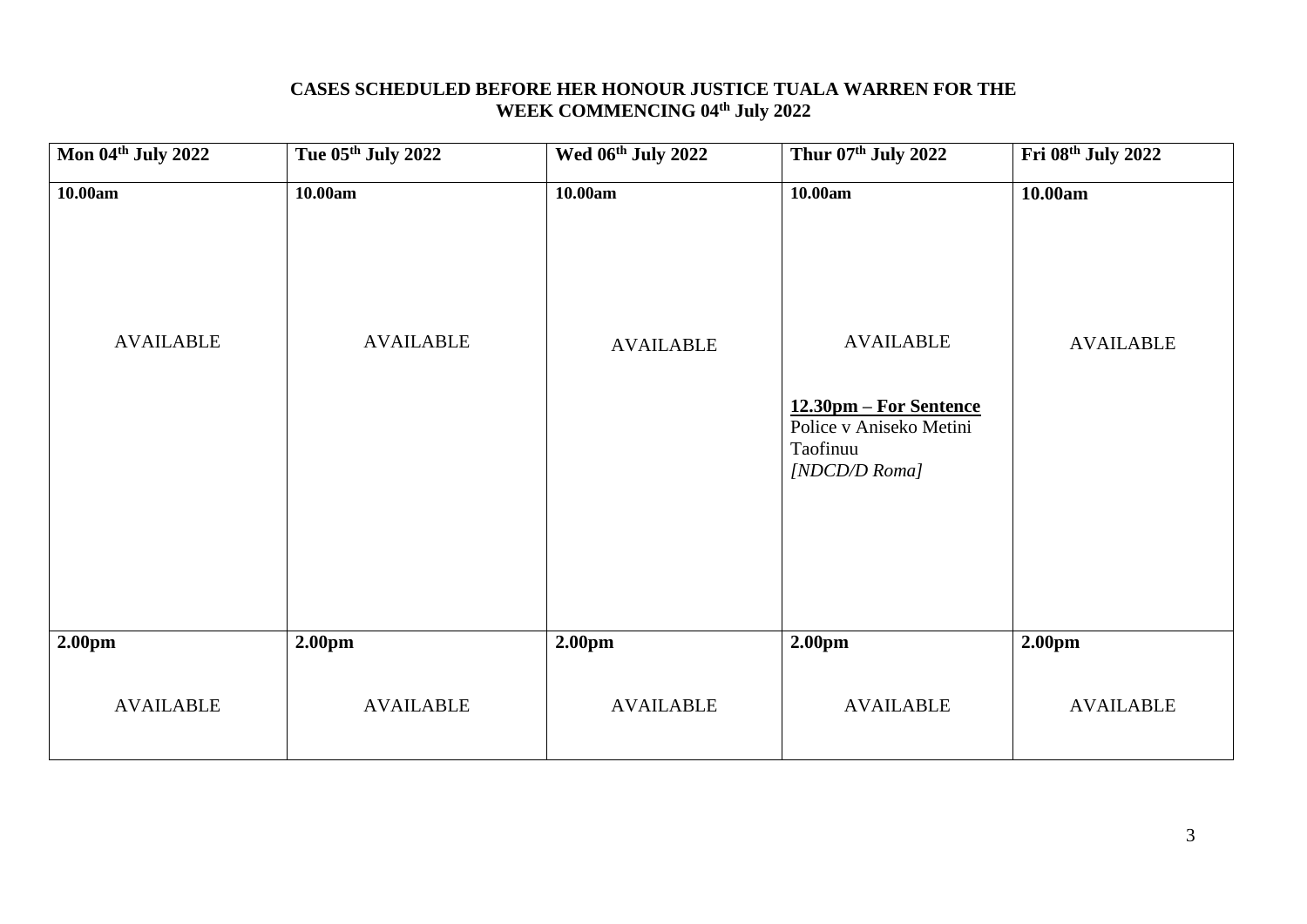### **CASES SCHEDULED BEFORE HER HONOUR JUSTICE TUALA WARREN FOR THE WEEK COMMENCING 11th July 2022**

| <b>Mon 11th July 2022</b> | Tue 12th July 2022 | Wed 13th July 2022               | Thur 14th July 2022                         | Fri 15th July 2022 |
|---------------------------|--------------------|----------------------------------|---------------------------------------------|--------------------|
| 10.00am                   | 10.00am            | 10.00am                          | 10.00am                                     | 10.00am            |
|                           |                    | Police                           | Police                                      |                    |
|                           |                    | $\mathbf{V}$                     | $\mathbf V$                                 |                    |
| <b>AVAILABLE</b>          | <b>AVAILABLE</b>   | Vaiusu Ene<br>[NDCD/M Soonalole] | Sio Ikilasi & Liva Mika<br>[burglary/unrep] | <b>AVAILABLE</b>   |
|                           |                    | $F.H. - 1 day$                   | $F.H. - 1 day$                              |                    |
|                           |                    |                                  |                                             |                    |
|                           |                    |                                  |                                             |                    |
|                           |                    |                                  |                                             |                    |
|                           |                    |                                  |                                             |                    |
|                           |                    |                                  |                                             |                    |
| 2.00pm                    | 2.00pm             | 2.00 <sub>pm</sub>               | 2.00pm                                      | 2.00 <sub>pm</sub> |
| N/A                       | <b>AVAILABLE</b>   | <b>AVAILABLE</b>                 | $\rm N/A$                                   | $\rm N/A$          |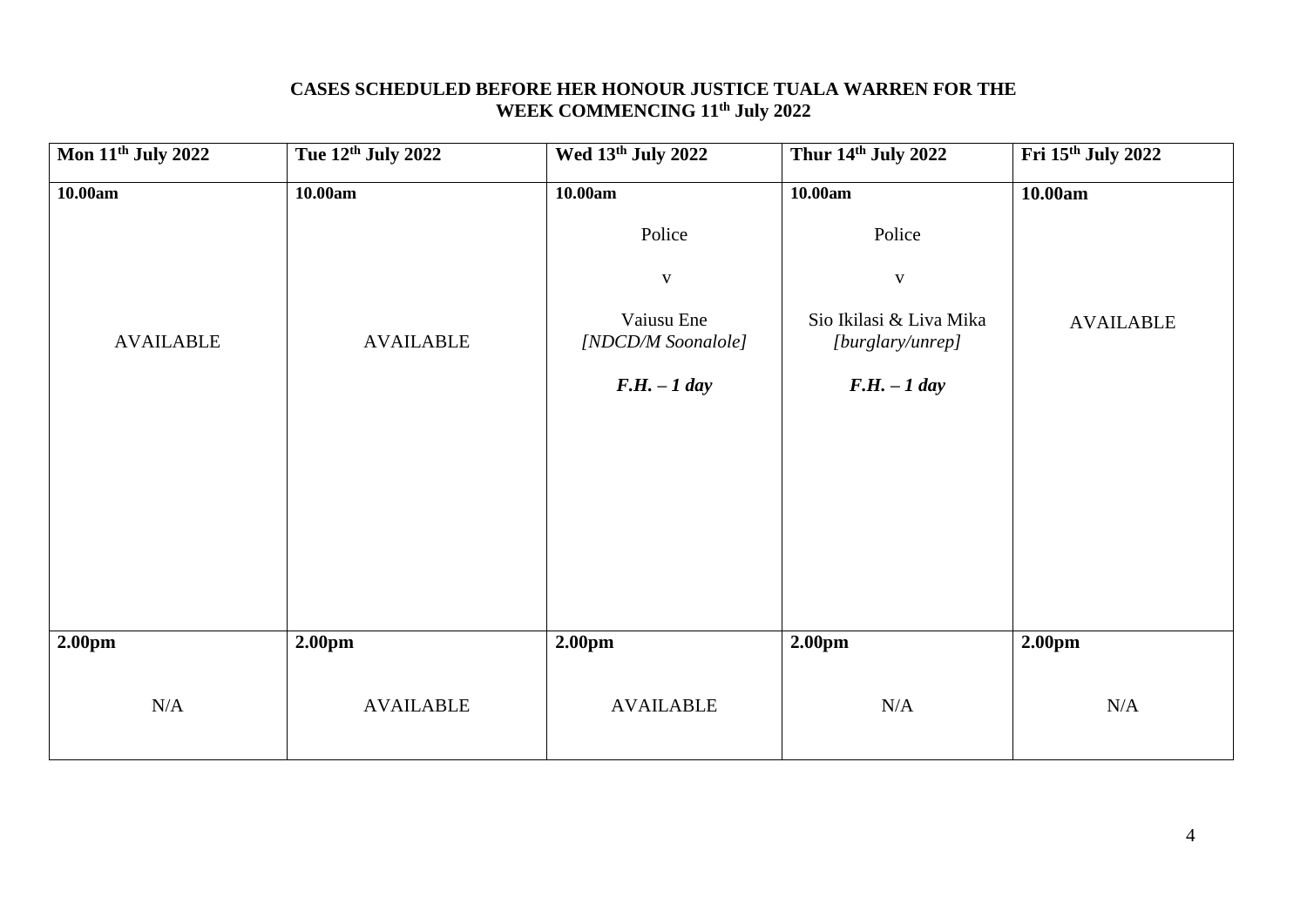### **CASES SCHEDULED BEFORE HER HONOUR JUSTICE TUALA WARREN FOR THE WEEK COMMENCING 18 th July 2022**

| Mon 18th July 2022          | Tue 19th July 2022          | Wed 20 <sup>th</sup> July 2022 | Thur 21st July 2022         | Fri 22 <sup>nd</sup> July 2022 |
|-----------------------------|-----------------------------|--------------------------------|-----------------------------|--------------------------------|
| 10.00am<br><b>AVAILABLE</b> | 10.00am<br><b>AVAILABLE</b> | 10.00am<br><b>AVAILABLE</b>    | 10.00am<br><b>AVAILABLE</b> | 10.00am<br><b>AVAILABLE</b>    |
|                             |                             |                                |                             |                                |
| 2.00pm                      | 2.00pm                      | 2.00pm                         | 2.00pm                      | 2.00 <sub>pm</sub>             |
| <b>AVAILABLE</b>            | <b>AVAILABLE</b>            | <b>AVAILABLE</b>               | <b>AVAILABLE</b>            | <b>AVAILABLE</b>               |